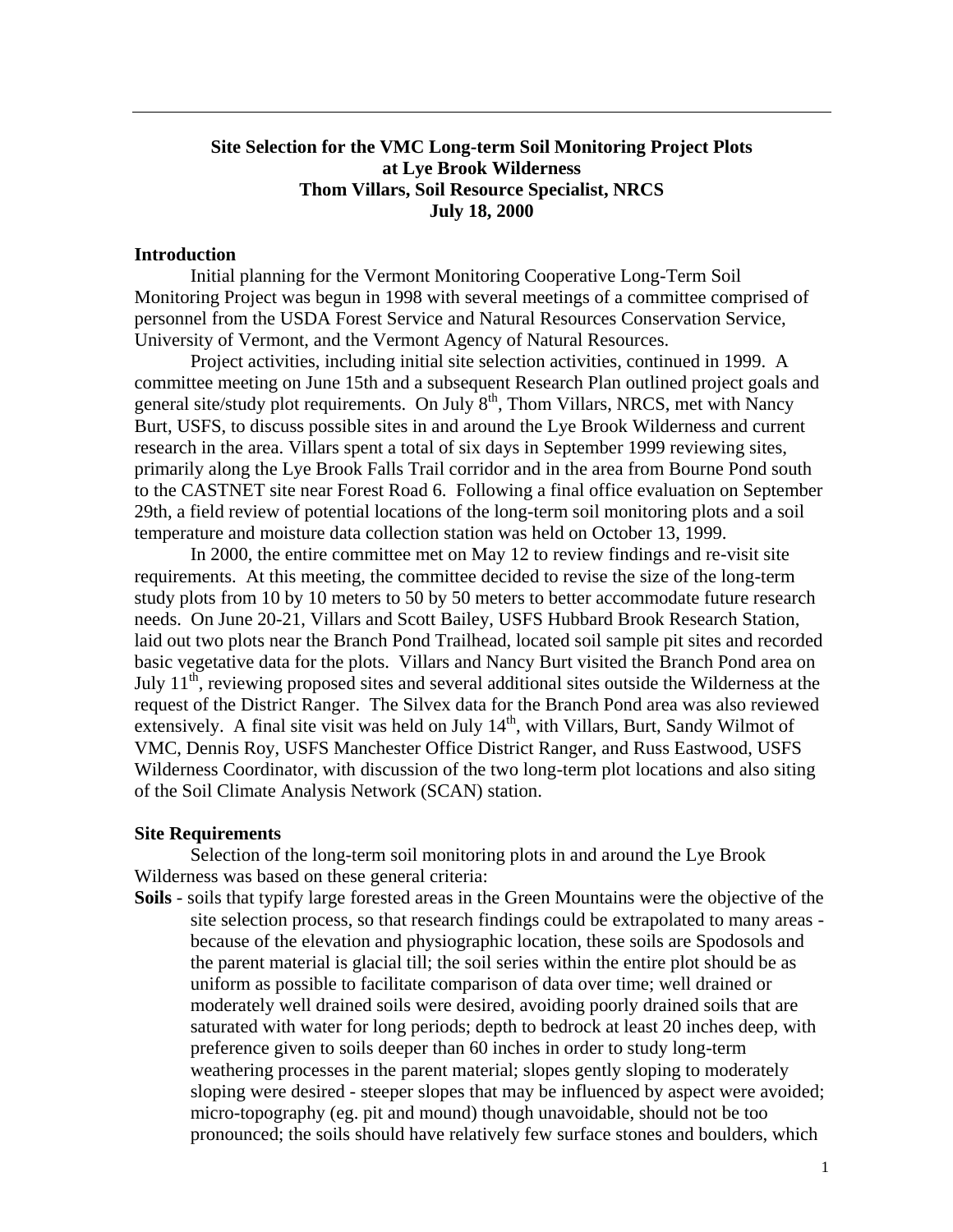greatly hinder sampling efforts.

- **Vegetation**  The goal in Lye Brook was to locate plots on two forest types: 1. A "stable" northern hardwood site with few softwoods in any layer, and 2. A "transition" forest of hardwoods and softwoods. Scott Bailey and Nancy Burt assisted with vegetation analysis. In general, sites with older stands were desired, with no openings, and no recent logging activity. Stands dominated by softwoods were avoided. Silvex data was studied and used to eliminate sites that had favorable site topography but recent logging activity.
- **Site**  access was considered, with locations less than 30 minutes (walking time) from any trailhead desired; one site near the boundary of the Wilderness was preferred, to colocate the SCAN site in the vicinity, just outside the Wilderness boundary; as mentioned under Soils, slope less than 8 percent was preferred; the slope, soil type and forest stand had to be uniform over at least a 50 x 50 meter area, with larger areas preferred to accommodate possible complementary studies outside the plot boundary; convex or linear upland landforms were preferred over concave positions because of their influence on soil drainage; sites that coincided with or complemented current research sites were preferred; no roads, skid trails, hiking or any other type of trail in the plot or in the immediate vicinity - the plot should be in an area that will see little visitation by forest users; long-term site stability and security was a requirement to insure the investment in the plot was merited, thus areas that were subject to future development, logging activities, etc. were avoided. Wilderness areas presented the best alternative in regards to this concern, although other areas were considered due to the possibility of setting up special designation areas (eg. Research Natural Areas) outside the Wilderness within the Green Mountain National Forest.

# **Discussion**

Sites visited along the Lye Brook Falls Trail had several problems. First, the Cheshire Quartzite formation highly influences soils along that corridor. Soils in this area are unlike soils in other parts of the Green Mountains, hindering correlation of research findings. The hiking time to access possible sites was 45 minutes, at the minimum, from the Lye Brook Trailhead in Manchester.

Five candidate sites were reviewed on October 13, 1999. The CASTNET site area (Site 1), primarily the north-facing slope to the north of the facility, had extensive logging activity recently. It has bouldery areas associated with an outcropping of bedrock extending from the ridge northward. Because it is outside the Wilderness boundary, future site security is not assured. On further review of the vegetation, the site was not as enriched as it was first thought. No large (50x50m or greater) uniform areas were viewed.

A knoll just to the west of FR 70 (Site 2), a few tenths of a mile north of FR 6, was found to be a good site. It is the proposed site for the stable northern hardwoods plot. The 300 foot buffer zone from the road to the Wilderness boundary, on the same soils and landform, is an ideal site for the SCAN site and is the proposed site for that facility. A plus for this site is the existing amphibian study area just downslope near a wetland to the east. Soil temperature and moisture data will nicely supplement the amphibian monitoring data.

A 3060-foot summit (Site 3), located north of FR 6 and between FR 70 to the west and the Branch Pond Trail to the east, is about 45 minutes from the trailhead. Being outside the Wilderness, future security is not assured. Soils and vegetation at the site were not desirable, with shallow soils and stressed yellow birch and beech. Lower "benches" and